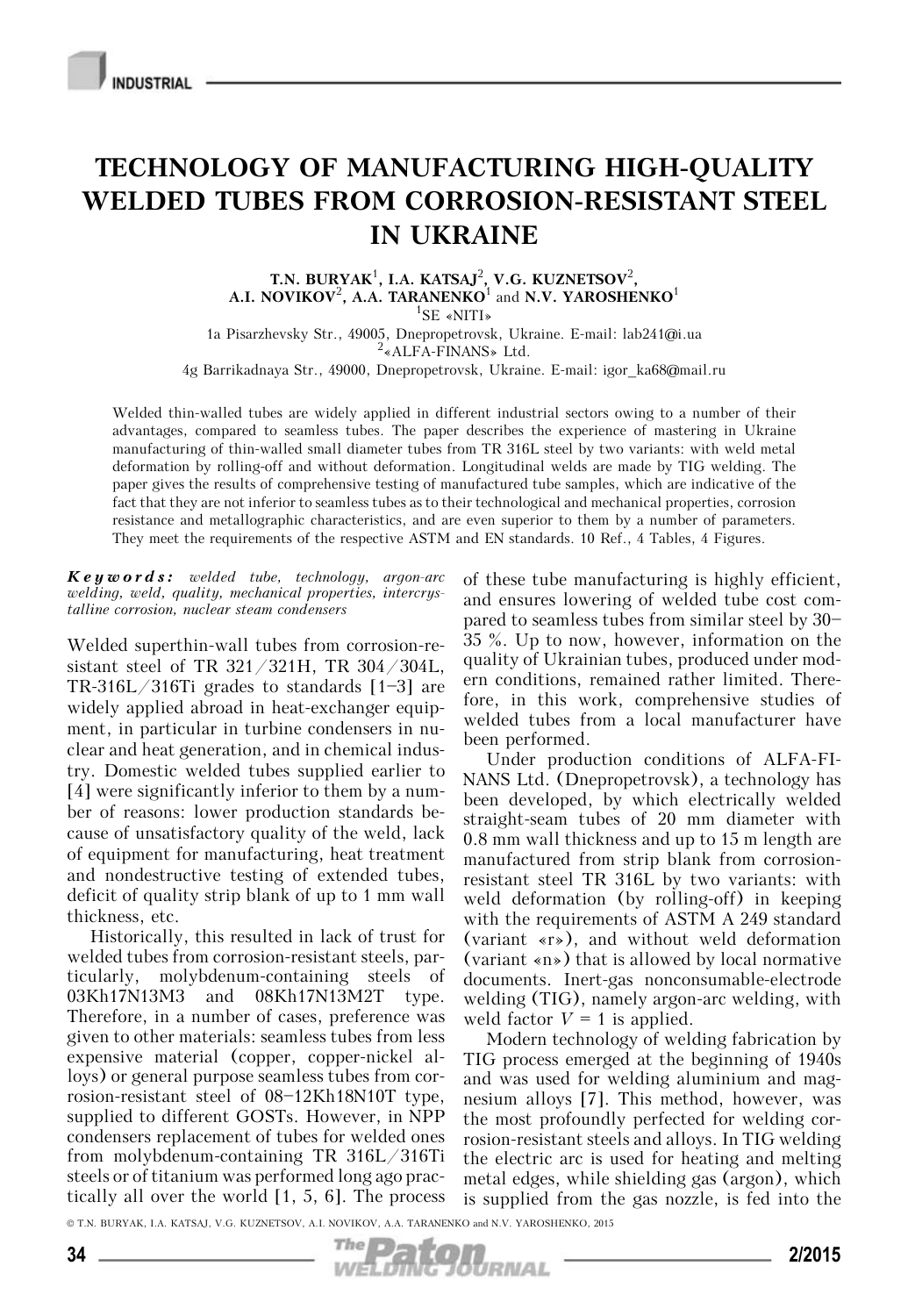welding zone, as well as on the tube inner surface and protects the weld from contamination penetration from the outside that promotes good penetration of the weld root. This welding process was later on called argon-arc welding. The electrode/cathode proper, made from refractory material (tungsten), is located in the center of the gas nozzle at a certain distance from the edges of metal being welded. Under the modern conditions of electric-welded tube manufacture, welding is performed automatically by three cathodes, ensuring melting, formation and maintaining of the so-called metal «pool» with uniform filling along the entire weld depth, without feeding any filler materials into the welding zone. Application of multiarc welding of the longitudinal weld in a chamber with protective atmosphere (argon) ensures its high quality, as in this case the parent metal composition is preserved completely in the weld structure. The advantage of argon-arc (TIG) welding is very high quality of the weld, absence of spatter, practical absence of slags or impurities. This process is highly versatile and allows application of variants of different current and gas mixture settings in welding austenitic, molybdenum, as well as ferritic steel grades with 0.4 to 3.0 mm metal thickness.

**Tube manufacturing technology.** Tube manufacturing technology consists of the following operations:

1. In-coming inspection of the quality of fed cold-rolled coiled stock, which was pre-cut in longitudinal cutting machine that includes random visual inspection, continuous monitoring of geometrical dimensions and verification of compliance of quality certificate data.

2. Manufacturing tubes in electric-weld tube mills TESA 5-25 and TESA 10-60 (Italy) (Figure 1) includes the following sequence of operations: strip forming in the forming mill; edge welding in the welding assembly; eddy current testing of the quality of weld and HAZ; grinding outer and/or rolling-off the inner flash and tube calibration.

3. Tube heat treatment in shielding atmosphere (hydrogen).

4. Eddy current testing of tube body quality.

5. Grinding the tube outer surface as required by the user.

6. Tube marking using automatic jet printer.

7. Tube cutting up to specified length in flying shears.

8. Tube acceptance by QID, performance of testing specified by standards.

9. Tube packing.

10. Executing a quality document and required shipping documentation; tube shipping to user in keeping with the order.

The above-mentioned electric-weld tube mills allow manufacturing tubes of 5.0 up to 60.3 mm



Figure 1. Appearance of electric-weld pipe line (mill 10-60) in the tube manufacturing shop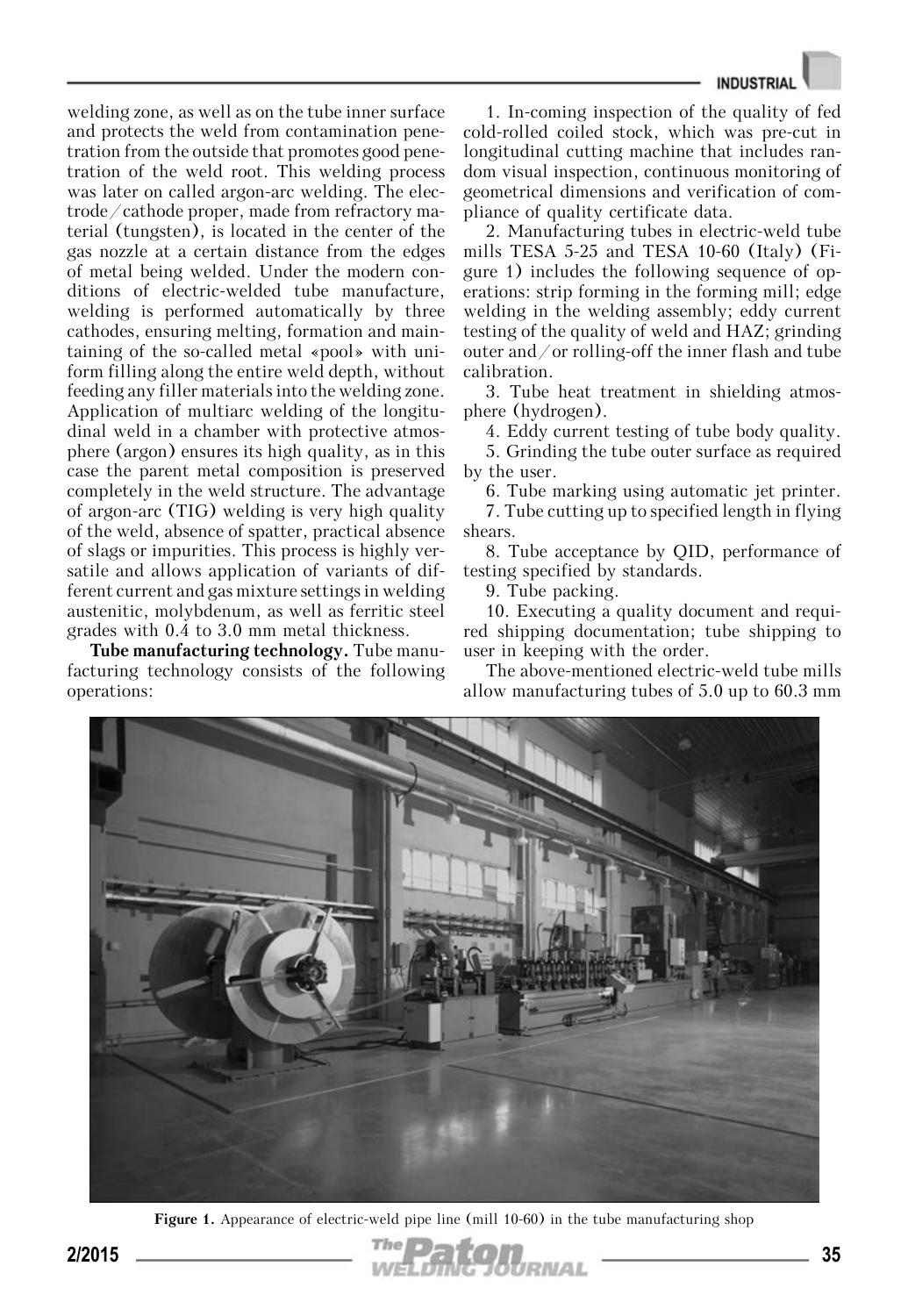**NDUSTRIAL Table 1.** Composition of studied samples of initial strip and  $\varnothing$ 20 × 0.8 mm welded tubes from TR 316L steel (wt.%)

| Sample                       | C          | Cr            | Mn               | Mo          | Ni        | P           | S           | Si    |
|------------------------------|------------|---------------|------------------|-------------|-----------|-------------|-------------|-------|
| Strip                        | 0.011      | 16.79         | 1.18             | 1.91        | 10.05     | 0.042       | 0.0099      | 0.477 |
| To certificate               | 0.012      | 16.63         | 1.11             | 2.092       | 10        | 0.043       | 0.001       | 0.51  |
| Tube $\langle r \rangle$     | 0.015      | 16.77         | 1.17             | 1.94        | 10.07     | 0.044       | 0.012       | 0.494 |
| Tube $\langle n \rangle$     | 0.016      | 16.89         | 1.19             | 1.91        | 9.94      | 0.044       | 0.012       | 0.49  |
| Norms of EN 10217-7 (1.4404) | $max$ 0.03 | $16.5 - 18.5$ | max <sub>2</sub> | $2.0 - 2.5$ | $10 - 13$ | $max$ 0.045 | $max$ 0.015 | max 1 |
| Norms of ASTM $A$ (TR 316L)  | $max$ 0.03 | $16 - 18$     | max <sub>2</sub> | $2 - 3$     | $10 - 14$ | $max$ 0.045 | max 0.030   | max 1 |

*Notes*. 1. Measurement error by molybdenum is equal to 0.08 %; in finished products deviation by molybdenum of ±0.1 % is allowed as per EN 10217-7. 2. Measurement error by nickel is equal to 0.11 %; in finished products deviation by nickel of ±0.15 % is allowed as per EN 10217-7.

outer diameter inclusive with 0.4 to 3.0 mm wall thickness and up to 15 m length.

All over the world welded tubes for condensers are most often supplied to standard [2]. Tubes studied in this work have been manufactured and tested in keeping with the main requirements of this standard. For illustration purposes evaluation of the obtained results was performed, allowing for European norms [8], as well as other norms, currently available for this kind of tubes.

As a set of high requirements are applied to tubes, we will include them into the category of precision items. Steel TR 316L and its analogs 03Kh17N14M3 and 1.4404, by the totality of their corrosion resistance, technological and thermophysical characteristics are regarded to be optimum for condenser and heat exchanger equipment, operating in aggressive media [6, 9, 10].

Investigations were performed at the facilities of Testing Center of SE «NITI», accredited for technical competence to DSTU ISO/IEC 17025:2006, for which purpose an integrated approach was applied. First, direct in-coming inspection of the initial blank (strip) for compliance to technical requirements of ASTM A 240 standard for thin strip and sheet was performed.

*Analysis of chemical composition*. It was established that metal belongs to steel of TR 316L grade to ASTM and its analog 1.4004 to EN norms

**Table 2.** Geometrical dimensions of studied ∅20 × 0.8 mm tubes

| Manufacturing variants          | Outer diameter<br>$D_{\text{out}}$ , mm | Wall thickness<br>$S$ , mm     |
|---------------------------------|-----------------------------------------|--------------------------------|
| $\langle \cdot   \cdot \rangle$ | $19.94 - 20.01$<br>$19.93 - 20.02$      | $0.77 - 0.79$<br>$0.78 - 0.80$ |
| $\langle \rangle$               | $19.93 - 20.03$<br>$19.94 - 20.02$      | $0.77 - 0.79$<br>$0.78 - 0.80$ |
| Norms of ASTM for this size     | $19.90 - 20.11$                         | $0.72 - 0.88$                  |

*Note*. Tube ovality is 0.07—0.10 mm at norms from +0.11 up to —0.10 mm.

(Table 1). Metal has rather low carbon content that is beneficial for corrosion resistance. Here, as a result of processing, carbon content in tubes rose slightly, compared to strips. It should be noted that phosphorus content is on the upper level, and content of expensive nickel and molybdenum is on the lower limit.

*Visual inspection of tubes*. Examination without magnifying devices showed that the surface is light-coloured, clean, and no inadmissible defects of the type of cracks, deep scratches, films, sticking, cavities, delaminations, etc. have been detected. Outer surface is after fine abrasive treatment (grinding), outer flash and weld are not visualized. The following is observed on the inner surface:

• variant «r» – a thin weld with deformation trace (inner flash is absent), and a longitudinal trace on the tube diametrally opposite side, which, most probably, formed from mechanical contact with the mandrel or gage at weld rolling-off;

• variant «n» without weld deformation – thin weld with inner flash height of up to 0.1 mm, diametrally opposite side of the weld is clean, without any speciall features.

*Roughness Ra* on the inner (working) surface at the requirement of not more than 2 μm is equal to: variant « $r$ » – from 0.31 up to 0.76  $\mu$ m (av.  $(0.56 \,\mu\text{m})$ , variant «n»  $-$  from  $0.27$  up to  $1.34 \,\mu\text{m}$  $(\text{av. } 0.63 \text{ µm})$ .

*Accuracy of tube geometrical dimensions*. Measurement of diameter and wall thickness confirmed the high manufacturing accuracy (Table 2).

*Macro- and microstructure* were studied in the base metal, near-weld HAZ and weld zone, as well as in the strips.

Blank metal is clean as to non-metallic inclusion content. Evaluation of inclusions in the strip was performed to DSTU 3295—95 – scale 3 for

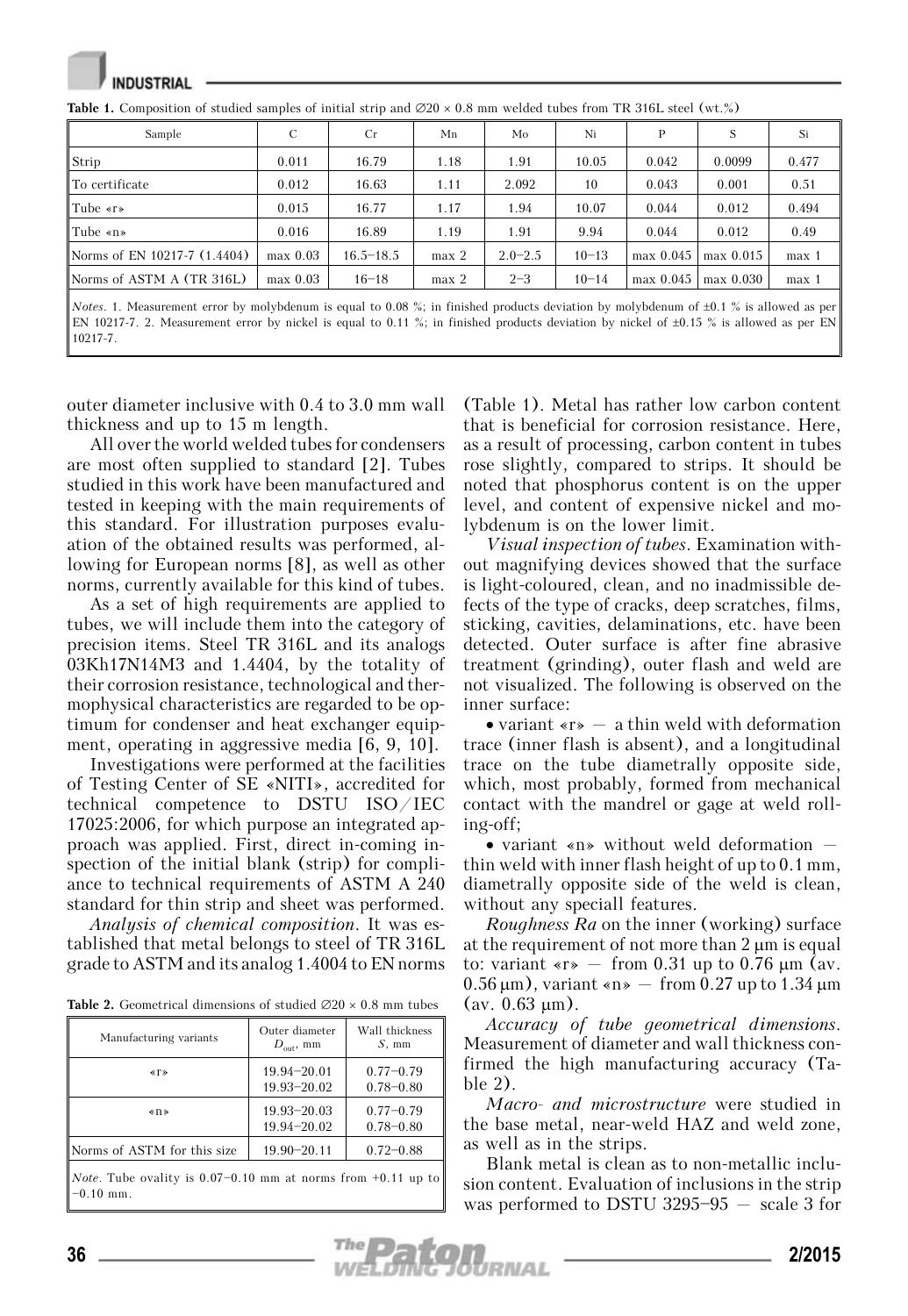## **INDUSTRIA**



**Figure 2.** Macrostructure ( $\times$ 12) of welded joints of  $\varnothing$ 20  $\times$ 0.8 mm tubes from TR 316L steel: *a* – undeformed weld; *b* – deformed weld

evaluation of metal with wall thickness below 2.5 mm. Content of isolated uniformly distributed globular-type inclusions is up to point 1. Strip microstructure is fine-grained, grain size is 9—10, with pronounced striation, characteristic for high-alloyed steels.

Tube macrostructure at 10-fold magnification does not have any defects in the form of pores, cracks, lacks-of-penetration, foreign inclusions, melts-through, etc. (Figure 2). Inner flash in the sample with undeformed weld is small  $-$  up to 0.1 mm (~0.08—0.09 mm, see Figure 2, *a*). Rolling-off changes weld geometry and it becomes wider (Figure 2, *b*).

The following is clearly visible in the microstructure:

• weld with the morphology of cast structure and presence of a small fraction of ferrite component;

• small (up to 200 μm) near-weld zone with slight (by 1 point) coarsening of the grain, compared to base metal;

• base metal with recrystallized grain 7—8 (grain in the base metal, coarsened only slightly, compared to initial strip, as a result of the performed heat treatment of tubes).

Tubes produced by two studied variants, passed all process testing, namely: flattening to achieve the specified distance  $H = 7.2$  mm be-

**Table 3.** Mechanical properties of ∅20 × 0.8 mm tubes from TR 316L steel after tensile testing

| Variant                | $\sigma_t$ , MPa | $\sigma_{0.2}$<br><b>MPa</b> | $\sigma_{1,0}$<br><b>MPa</b> | $\delta_{50}, \%$ | $\delta_5, \%$ |
|------------------------|------------------|------------------------------|------------------------------|-------------------|----------------|
| $\langle \rangle$      | 617<br>623       | 349<br>347                   | 370<br>372                   | 55<br>56.5        | 57.5<br>59.5   |
| $\langle n \rangle$    | 588<br>602       | 306<br>322                   | 335<br>347                   | 56<br>58.5        | 57<br>62       |
| Norms of<br>EN 10217-7 | 490-690          | min 190                      | $min$ 225                    | $min$ 30          | min 40         |
| Norms of<br>ASTM A 249 | min 485          | min 170                      |                              | min 35            |                |

tween the surfaces being flattened (weld located at 90° angle or in 3 o'clock position); complete flattening by ASTM procedure; static bending of tube sample (branch-pipe) through 90° around mandrel  $D_{\text{man}} = 60 \text{ mm}$ ; expansion up to outer diameter increase by 10 % by a mandrel with cone angle of 30°; flanging with 90° flanging angle.

After process testing there were no defects or fractures in the form of cracks, tears, lacks-ofpenetration or overlaps.

*Mechanical properties* of initial strip and tubes were determined by tensile testing.

Results confirmed the strip compliance to ASTM A 240 standard for TR 316L steel (norm values are given in parenthesis): ultimate strength  $\sigma_t$  = 651–661 MPa (not less that 485), yield point  $\sigma_{0,2}$  = 343 MPa (not less than 170),  $\sigma_{1,0}$  = 379–381 MPa, relative elongation  $\delta_{50}$  =  $= 42 \%$  (not less than 40 %),  $\delta_5 = 48 - 48.5 \%$ .

Mechanical testing of tubes showed that they have a rather high level of strength and ductility properties. Compared to strip properties, the tubes showed higher values of relative elongation and lower values of ultimate strength and yield point that is due to slight coarsening of the grain as a result of tube heat treatment. Based on results of tensile mechanical testing tube metal corresponds to the norms of standards ASTM A 249 for steel of TR 316L grade and EN 10217-7 for steel-analog 1.4404 (Table 3).

For welded tubes an important criterion of their quality in terms of weld strength is their ability to withstand the above technological tests for flattening, expansion and bending. A not less important criterion is *rupture of transverse ring samples* with weld location at 90° to the axis of force application or in 3 o'clock position (Table 4).

Results confirm that tubes with a rolled-off weld have higher welded joint strength: rings fractured not through the weld, but through the base metal, i.e. they stood testing for ring rupture without anomalies.

*Testing for intercrystalline corrosion* (ICC) was performed by AMU GOST 6032 method by

**Table 4.** Results of transverse rupture testing of ring samples to determine the strength of weld and near-weld zone

| Sample            | $\sigma_t$ , MPa  | Weld location                                | Fracture location                                   |
|-------------------|-------------------|----------------------------------------------|-----------------------------------------------------|
| $\langle \rangle$ | 689<br>639<br>693 | $90^\circ$ relative to<br>applied force axis | Through base metal                                  |
| $\langle \rangle$ | 650<br>642<br>673 | Same                                         | Through weld or in<br>the HAZ (ductile<br>fracture) |

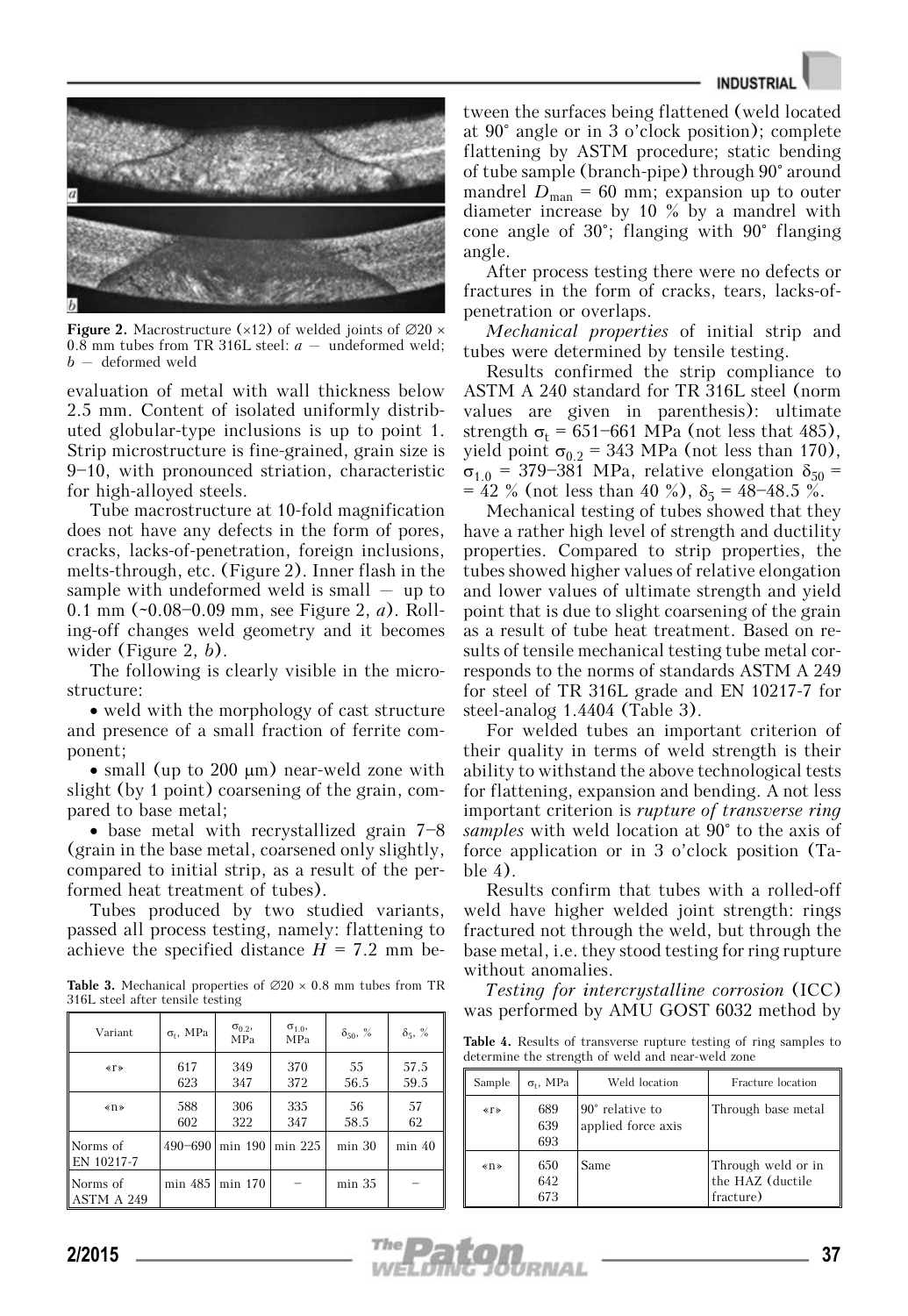

**Figure 3.** Eddy current flaw detector to monitor the continuity of weld and near-weld zone metal (located immediately after the welding assembly)

boiling in copper sulphate solution for 8 h. According to this standard, the welded joints, deposited metal and weld metal are not subjected to provoking heating. In this case testing was performed both without the preliminary provoking heating, and in a more stringent mode with provoking preheating – 650 °C for 1 h. After that, all the samples were bent by a special method to detect possible cracks. After testing no cracks were revealed in the places of Z-shaped sample bends, either on the inner or on the outer tube surface, or in the weld and near-weld zone, or in the base metal, that is indicative of ICC resistance of tubes produced by both variants.

In this work *pitting corrosion* (PC) studies in keeping with the main postulates of GOST 9.912 and ASTM G 48 were performed as experimental ones to obtain additional comparative data on corrosion resistance of welded tube material (base metal and weld zone of the same tube). Tube samples were soaked in aggressive 10 % solution (ferrous trichloride hexahydrate  $(FeCl<sub>3</sub>·6H<sub>2</sub>O)$ –100 g of salt per 900 cm<sup>3</sup> of distilled water) for 5 h at ≈20 °C (19.5 ± 0.5 °C). After soaking, the samples were washed, dried and their mass loss was assessed by weighing before and after soaking in an aggressive solution. Surface condition was also analyzed for presence, size, depth of pits and nature of their location, while paying special attention to the inner (working) surface. In keeping with the traditional concepts, it was confirmed that weld area is more prone to PC. In this case loss of mass of 0.004— 0.008 g in samples with a weld is only slightly greater than loss of mass of 0.002—0.005 g in samples without a weld. However, in samples with rolled-off weld «r» mass loss of 0.006— 0.008 g turned out to be greater than in samples with internal flash, i.e. without weld deformation «n»  $-$  0.004 g. Moreover, samples with a rolled-off weld «r» demonstrated a greater sus-



**Figure 4.** Kinds of standard export packing of square and round stainless steel tubes

ceptibility to weld pitting on the inner surface, while in samples with an unrolled weld «n» PC develops less intensively on the inner surface, but more actively over the outer surface. In base metal samples without a weld, pits are either totally absent, or are isolated shallow ones. Through-thickness pits were absent in all the cases. We can conclude that on the whole these tubes have relatively low rate of PC by the results of testing in  $FeCl<sub>3</sub>$  water solution.

*NDT of welded tubes* was performed with eddy current (ECT) and ultrasonic (UT) techniques.

ECT was performed in production in equipment of ALFA-FINANS, where the weld and tube body were tested in the mill line (Figure 3). Testing for longitudinal and transverse defects on the outer and inner surfaces was performed. ECT results did not reveal any defects, and 100 % of tested tubes were found to be fit.

UT was performed at NITI, for which purpose two standard samples with a rolled-off and unrolled weld were made for setting up the UT flaw detector (artificial longitudinal reflectors of «scratch» type of the depth of 10 % of nominal wall thickness). In the tested two variants of tubes «r» and «n» no defects, equivalent to artificial defects of the standard sample, were found. These tubes can be regarded as having passed UT, i.e. corresponding to specified requirements for condenser tubes.

Obtained results enable stating that welded tubes produced by ALFA-FINANS (Figure 4) are practically not inferior in any way to seamless tubes by their technological, mechanical, anticorrosion, metallographic characteristics, and they are even superior to seamless tubes in terms of accuracy of maintaining the wall thickness, both in the transverse section and longitudinally along the entire length, and geometrical dimensions simultaneously with the clean and light surface along the entire length.